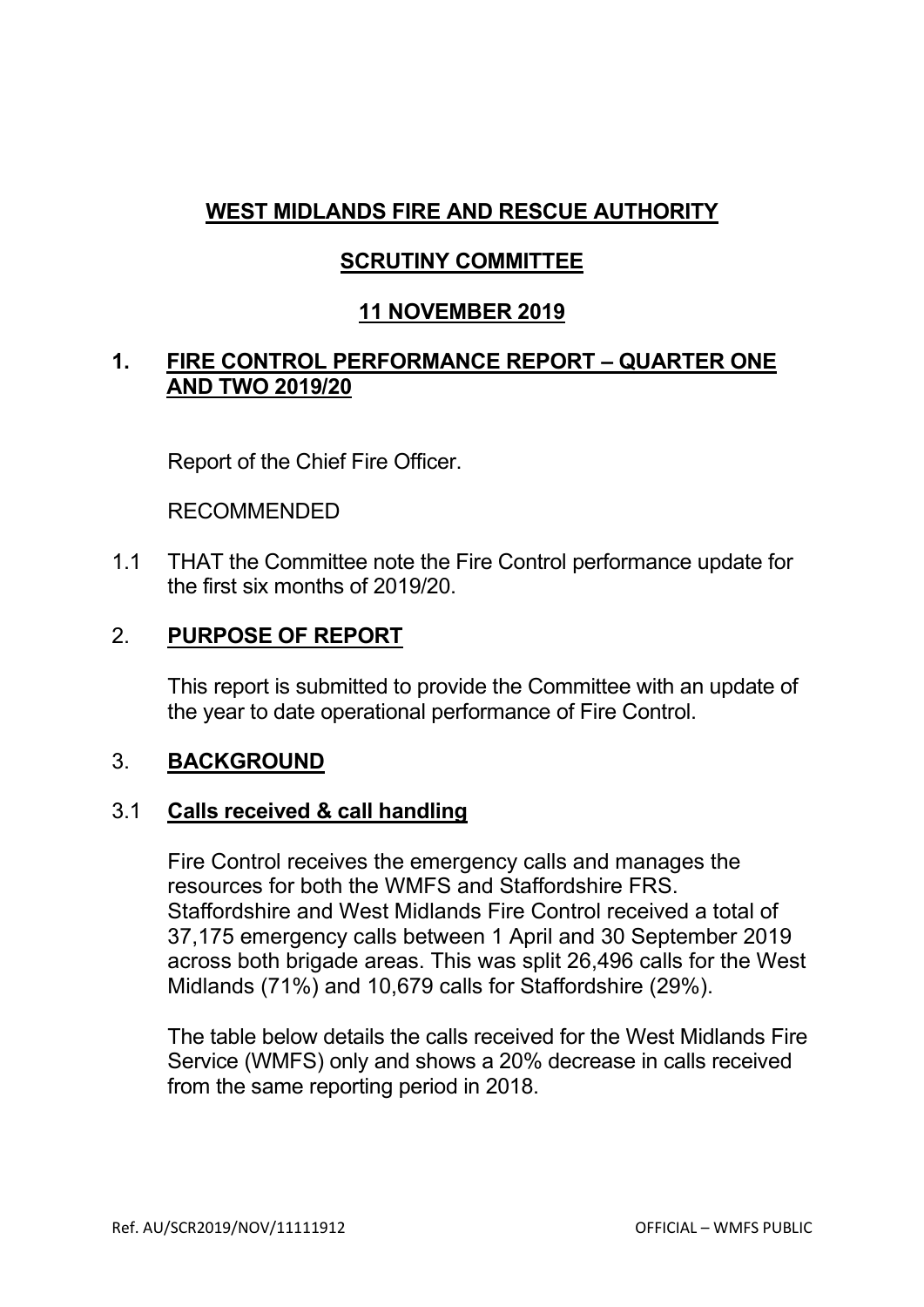| April - Sept 2019        | 2018   | 2019   | <b>Variance</b> |
|--------------------------|--------|--------|-----------------|
| Quarter 1 – April - June | 14.207 | 13,150 | $-7.4\%$        |
| Quarter 2 – July - Sept  | 18,832 | 13,346 | $-29%$          |
| <b>TOTAL</b>             | 33,039 | 26,486 | $-20%$          |

 Of the 26,496 emergency calls received for the West Midlands, fire control mobilised to 14,757 (56%) incidents, this is a consistent percentage with the 12-month average. This mobilisation to calls received ratio is due to FC call challenging, this includes; Automated Fire Alarms (AFA's), Special Service Calls which were deemed nonemergency and repeat 999 calls.



# 3.2 **Call Handling**

 A key performance measure for fire control is the length of time from answering a 999 call to dispatching resources to the incident for Category 1 (life and property) incidents. For these critical incident types, we strive to mobilise in under 80 seconds; this is from the time of call answered to the first appliance being mobilised. The data below shows the median average call handling times for life and property incident types: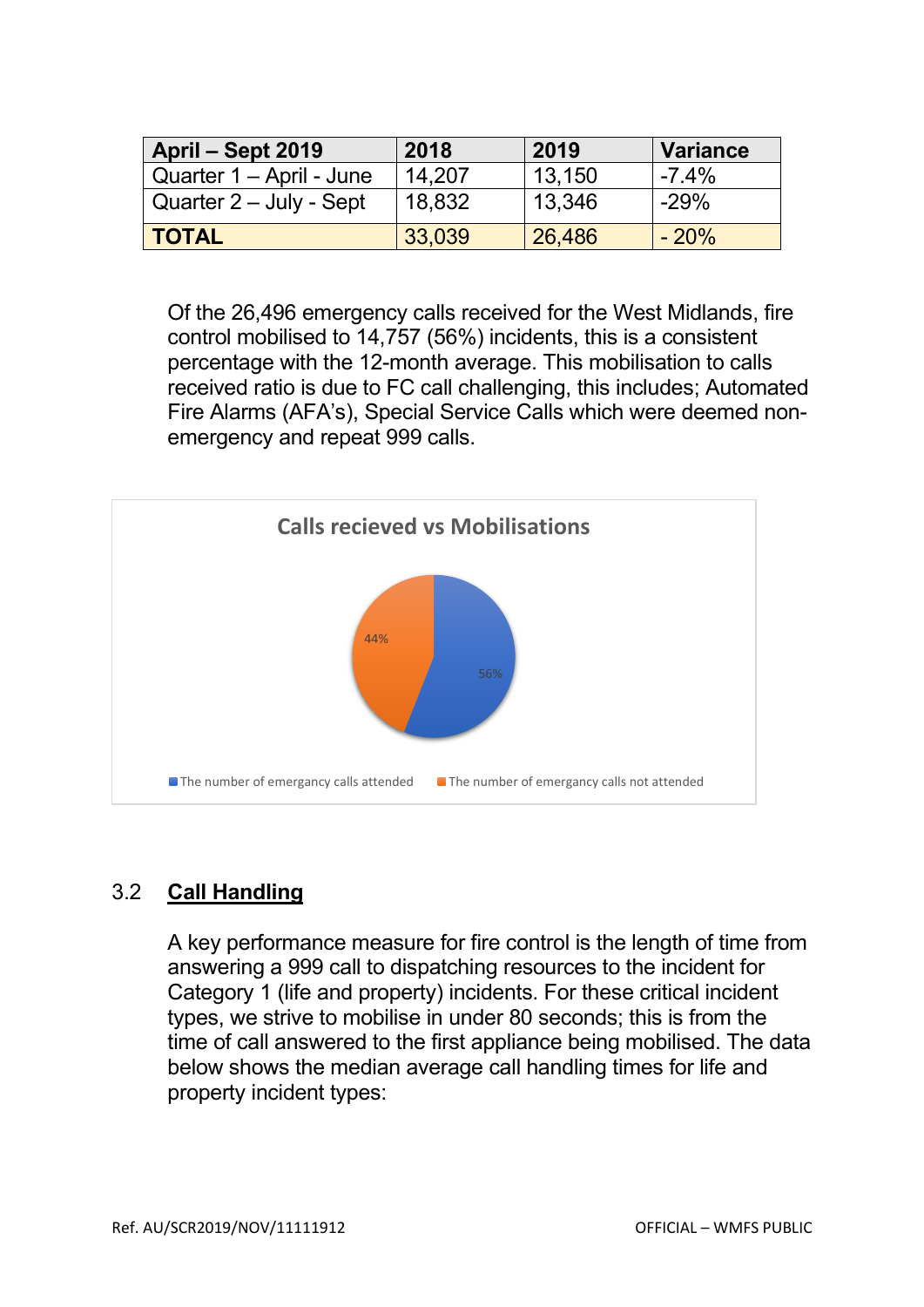| <b>Incident Type</b> | <b>Call Handling Time Count</b> |      |
|----------------------|---------------------------------|------|
| <b>Fire</b>          | 77                              | 925  |
| <b>Fire PR</b>       | 79                              | 63   |
| <b>House Fire</b>    | 58                              | 531  |
| <b>House Fire PR</b> | 58                              | 82   |
| <b>RTC</b>           | 82                              | 1113 |
| <b>IRTC PR</b>       | 72                              | 396  |

 For this reporting period, Fire Control have successfully maintained an average mobilisation time to life and property incidents (category 1) of 78 seconds. It can be viewed in the table above that Fire Control mobilised to House Fires within an average of 58 seconds over the same period, we are able to respond this quickly due to it being easier to validate private dwelling addresses than other incident types.

 This focus on the mobilising standard contributes to ensuring our communities receive support in the fastest time possible during the most severe types of incident.

# 3.3 **Dynamic Mobilisation**

The application of 'dynamic intelligence-led' decision-making when mobilising to incidents enables control staff to provide the most appropriate number and type of resources to match risk.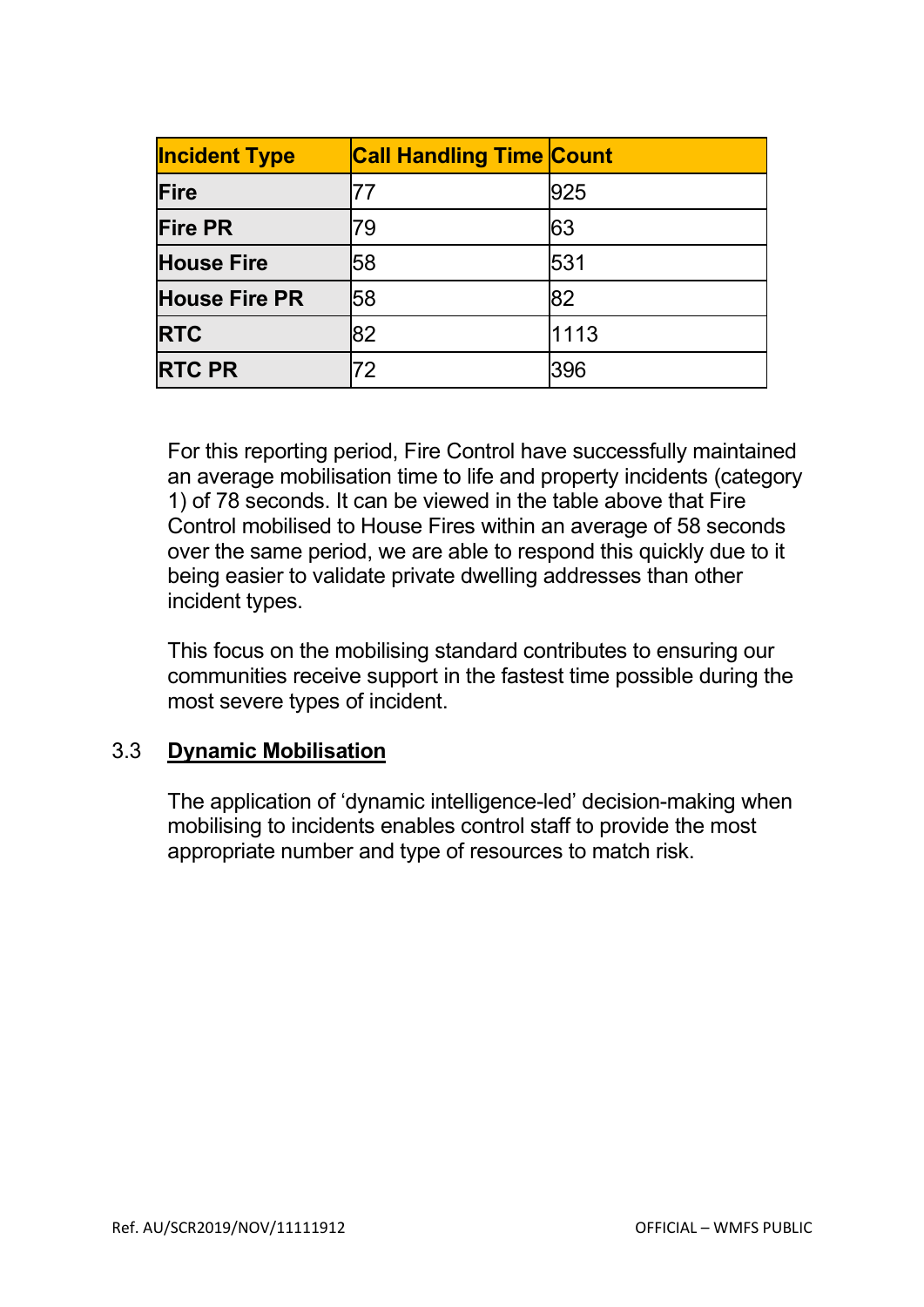

 Fire Control dynamically amended the initial level of response on 1486 occasions during this period, either increasing or decreasing the number of appliances mobilised or amending the vehicle type from the regular 'pre-determined' levels of response. It should be noted that if a response is still maintained at the pre-determined level of response the call will still have been risk-assessed at the point of dispatch.

 The occasions where the attendance was reduced represents a significant number of appliances remaining available for category 1 incidents and prevention activity within the community, and the occasions where the attendance has been increased has resulted in safer systems of work for the crews and/or quicker resolution of incidents limiting harm and damage to the community.

### 3.4 **999eye**

 Using the principles of intelligence led mobilisation and resource management to send the right level of resource based on the risk directly contributes to the achievement of our risk-based attendance standards.

 999Eye is enhancing the quality of intelligence and information that is received within the control room thereby enabling the control operators to make more informed dynamic mobilisations through the use of this technology; further supporting our key aim of sending the right level of resource to the right incident type. The '999 Eye' software was used on almost 3000 occasions during this reporting period.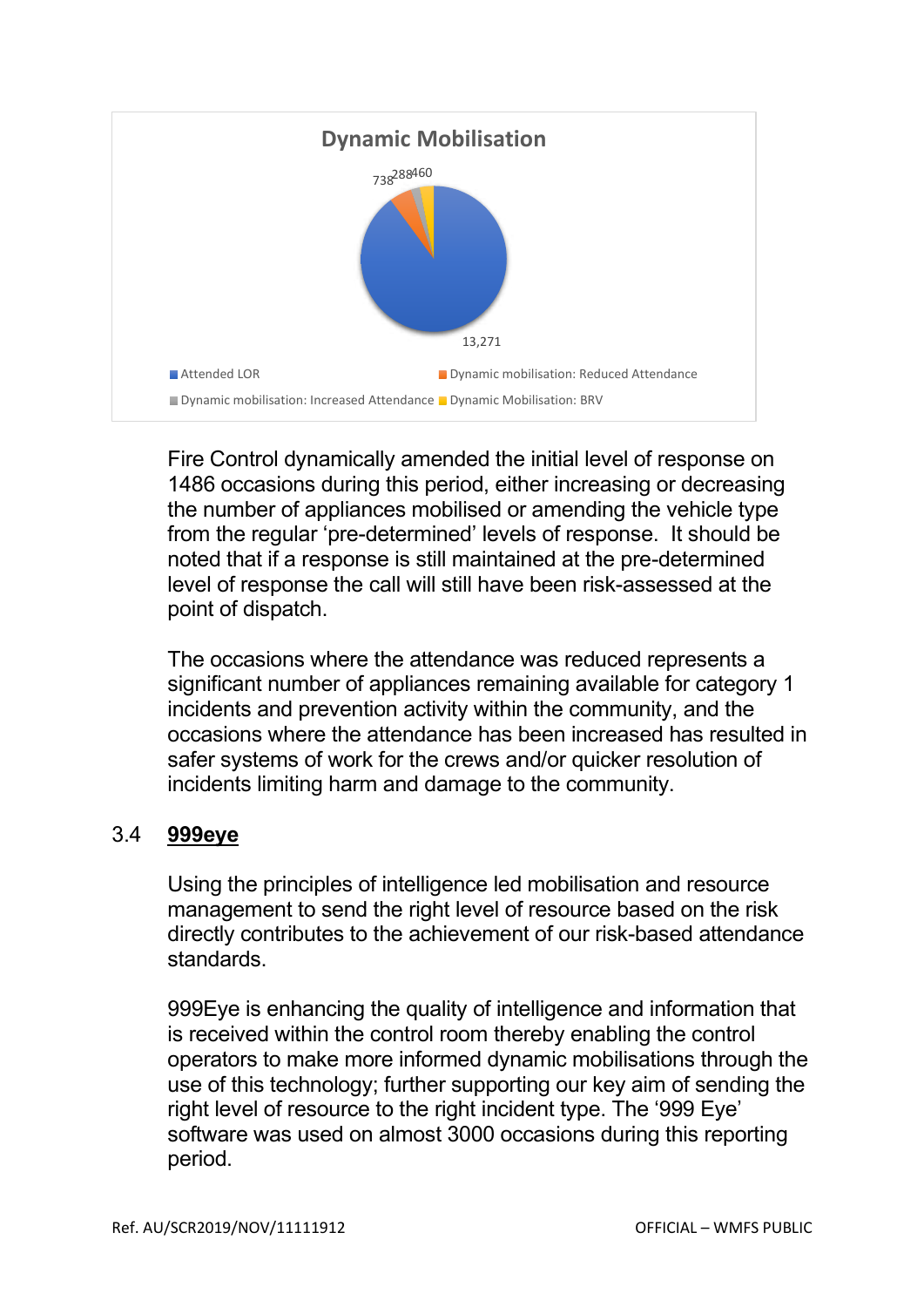A really positive example of where the use of 999eye has had significant impact on the outcome of an incident:

 In August of this year, Fire Control received a call to a fire in a garage in the Bordesley Green area of Birmingham. To gather more intelligence from the caller, the operator requested 999eye imagery and received the following:



 Due to 999eye image received, and FC viewing the incident from the control room, an additional 2 pumping appliances and the Hydraulic Platform (HP) was mobilised (total 4 pumps and HP). This increase in the initial attendance ensured a safer system of work was set up at the earliest opportunity and reduced the spread of fire to neighbouring businesses.

### 3.5 **Attendance management**

 To realise the full effectiveness of the staffing model within Fire Control the staff number needs to be maintained 13 members of staff per watch, or 52 in total (this is excluding the Fire Control Support and Management teams). On occasion, due to events such as long-term sickness, leavers or those seeking development elsewhere within the organisation, the numbers of staff have dropped below this figure. Currently, there are 47.5 members of staff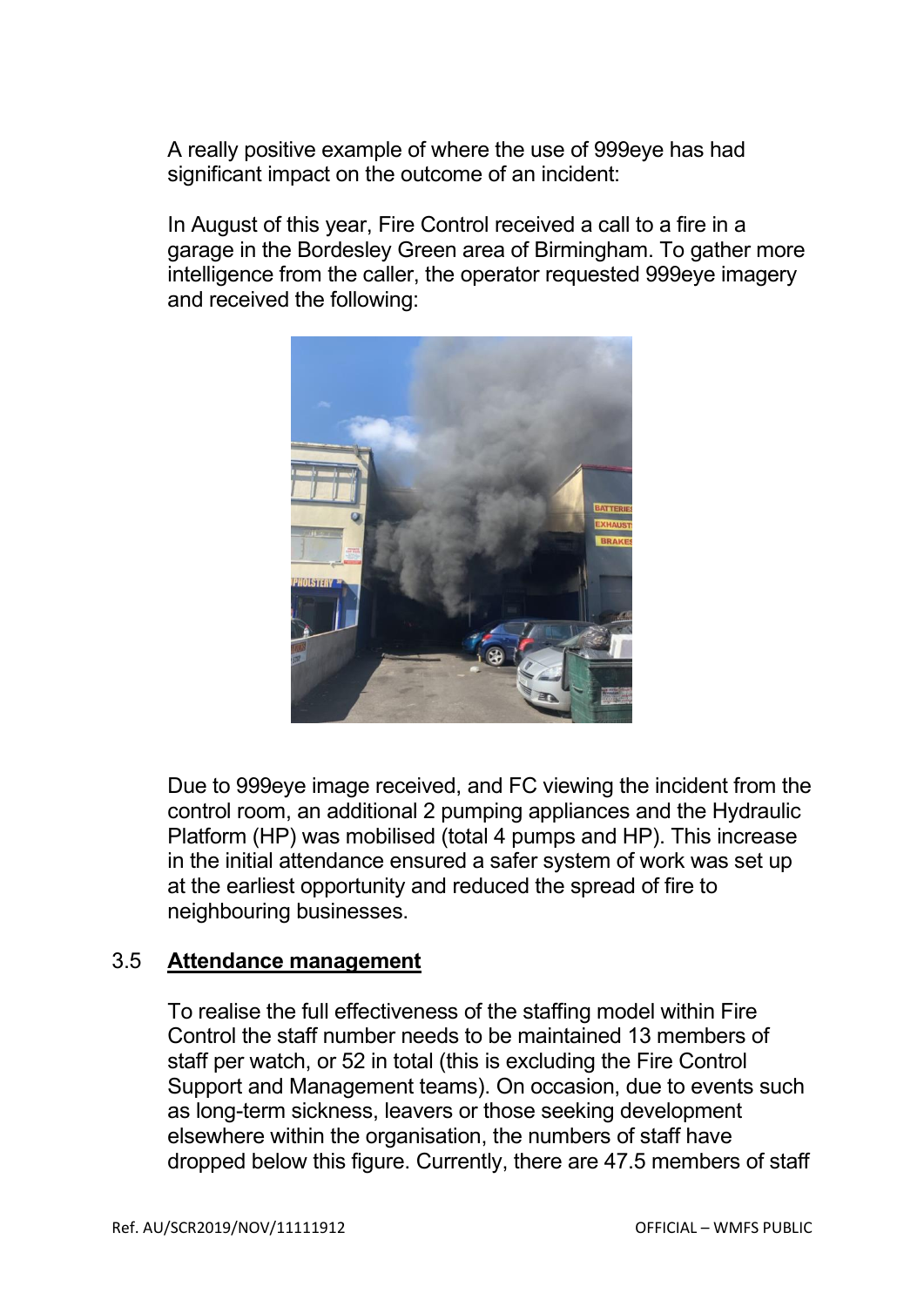available for full operational duties out of the 52 required which is impacting on our ability to resource the control room. We have subsequently recruited and selected new entrants who start their initial training on the 28<sup>th</sup> October 2019.

 Out of a total of 366 shifts (day and night) for this reporting period, Fire Control have maintained Optimum Crewing Levels (OCL) 296 times, which equates to 80% overall. This takes into account the arrangements within the local collective agreement which enable the use of integrated staffing resilience (day support team) and an agreed tolerance of 1 below OCL in the event of first day sickness.

 A combination of days lost due to sickness and the booking of leave, in relation to the number of staff at the beginning of 2019 (this has since reduced by 5 1/2 posts), has meant that FC have been under OCL on 20% of the shifts over this period.



During this period Fire Control staff have 'worked' 85 flexi shifts and 'banked' 91, with 130 shifts undertaken utilising overtime (a further 28 OT shifts were used for Vision 4 training). Currently, there are a total of 38 flexi shifts owed by FC staff (under the collective staffing agreement FC staff have 12 months to repay these shifts), and there are 32 shifts 'owed' back to individuals. It must also be noted, that only members of staff who have a zero flexi shift balance are able to complete OT shifts; this is robustly managed.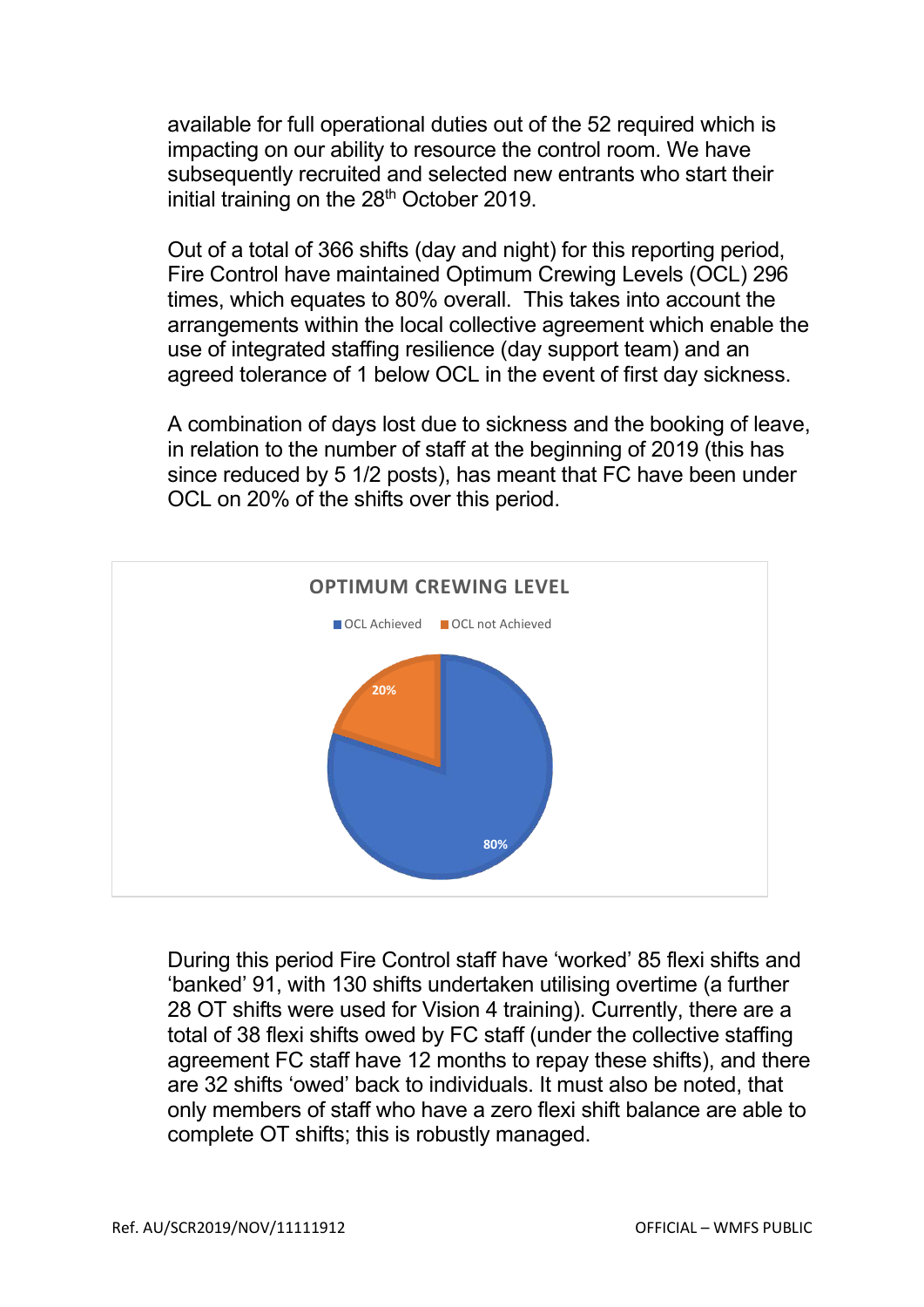# 3.6 **Sickness Absence**

 There have been a total of 65 periods of absence over this period. 71% of the total absences were categorised as 'long term' (28 days or more) where 321 duty days were lost (attributed to 12 periods) and 128 duty days were lost to short term absences (53 periods). On average, each member of Fire Control has had 7.13 days of absence in this reporting period.



When comparing the attendance levels against the 3-year average. it is evident that FC is experiencing an increase in sickness, this trend is consistent with the wider organisation. The 3-year average duty days lost for sickness per person is 0.86 days per month, this year's (April - September) average is 1.19 per month per person, this is 38% increase per person. The key contributing factor for this increase is the significantly higher days lost to long term sickness (due to the low number of personnel in FC, even if 1 person is absent for a long period of time, this will significant impact on overall sickness figure)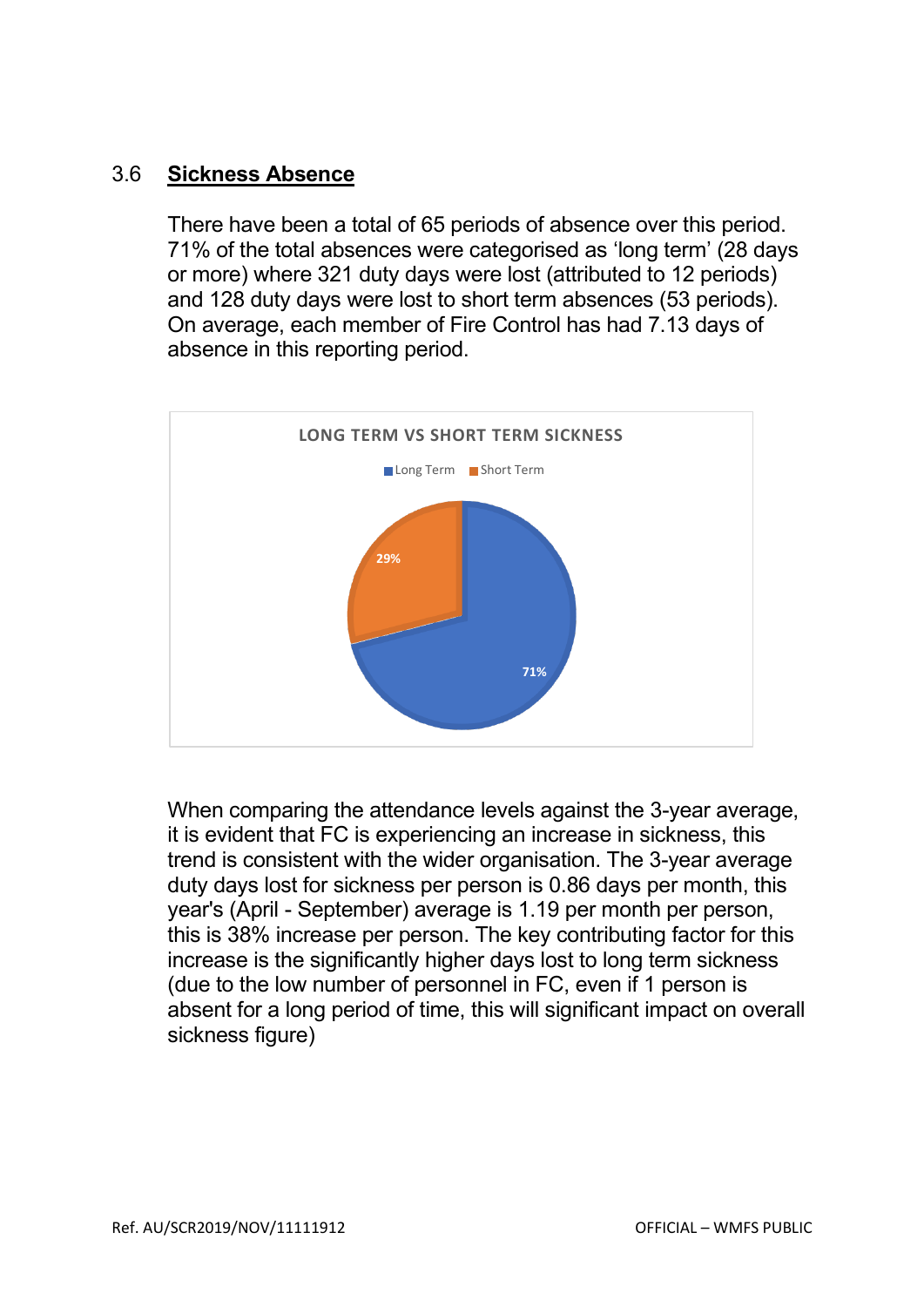

 As part of the ongoing commitment to employee Mental Health & Wellbeing, there is active promotion of Post Incident Diffusion & Trauma Risk Management which are both interventions following difficult incidents. This can help reduce the impact experienced when dealing with incidents with the potential to affect an individual's mental health.

 The effective management of the staffing is a process of continual improvement, with any recommended changes being considered based on evidence.

### 3.7 **New Entrants: Recruitment & Selection**

 Having recruited and selected Fire Control (FC) new entrants through a recruitment agency for a number of years, this approach was evaluated and reviewed. The outcome of this is that we have now taken back ownership of the recruitment, selection and employment of all FC new starters.

 The benefits to this include increased assurance that the new entrants we recruit can demonstrate the requisite skills and attributes for the role of FC Operator and the right behavioural requirements, but also shows our commitment to them by offering permanent contracts. It has also given us the opportunity to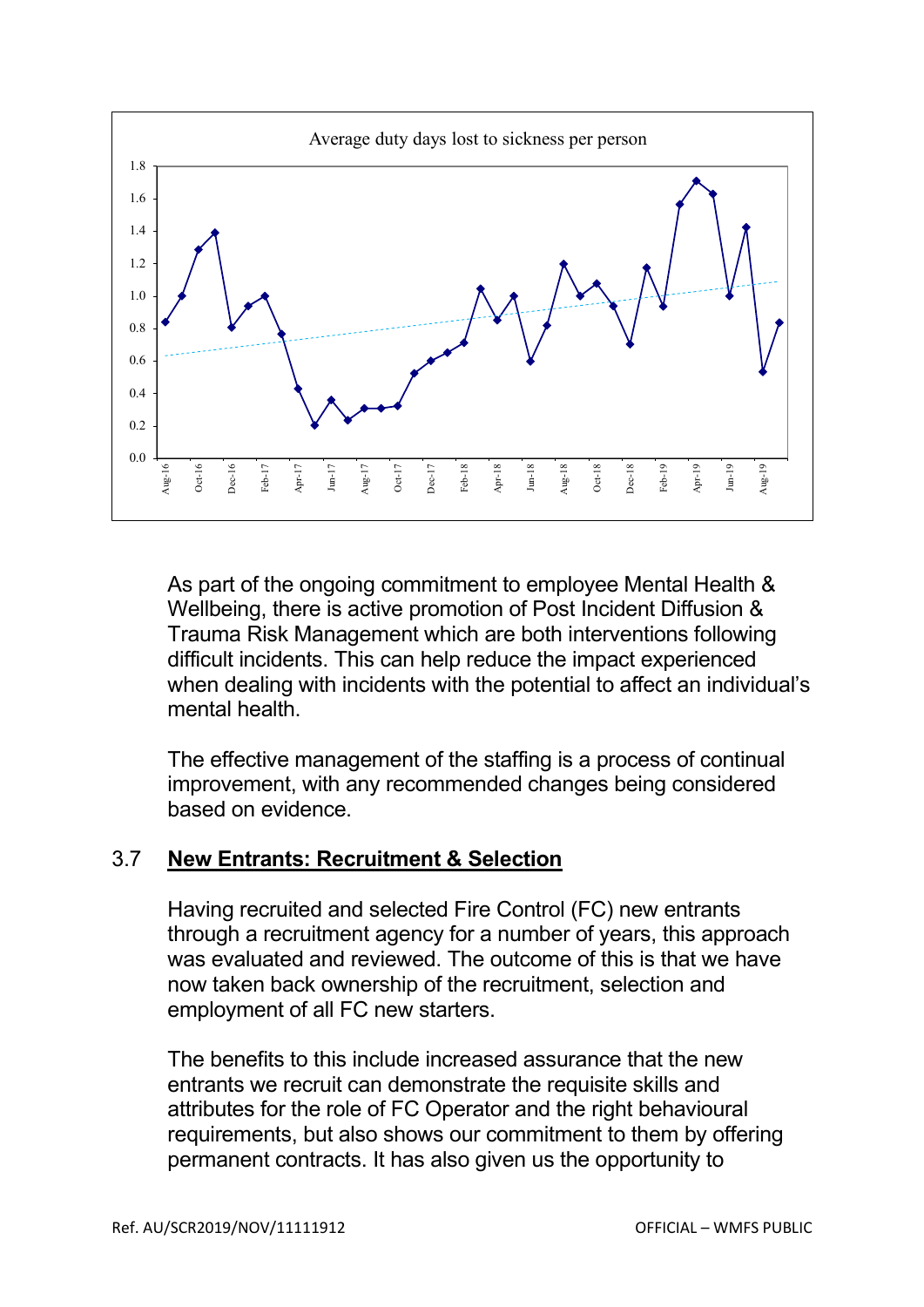undertake positive action in pursuit of a workforce that reflects the diversity of the communities we serve.

Our targeted recruitment campaign was through a series of short videos that were published via various social media sites. The videos involved a range of existing FC staff discussing the benefits, challenges and highlights of being a FC Operator. The intention was to ensure potential candidates had a deep understanding of the varied role and commitment required to be a successful operator.

 The targeted social media campaign was live for 2 days and we received over 100 expressions of interest for the FC open evening, of which 94% of expressions of interest were from BAME or underrepresented groups.

 Of the 39 applications that were received, 15 were invited to selection days for shortlisting. Out of these 15, 6 individuals were selected and invited to join FC at the end of October 2019 to start their initial training; these 6 individuals comprise of 3 males and 3 females.

## 3.8 **Vision 4 Command and Control System Upgrade**

We are currently working with our Command and Control supplier – Capita, to upgrade the current Vision 3 system to Vision 4.

 This upgrade will enhance our ability to interface our system with other required systems, supporting the value release of the project, through efficiency, for both brigades and includes examples such as:

- Automatic retrieval of call location details from BT (information without manual intervention), with input into the 'call collection screen' for improved call handling times
- Enhanced Mobile Location (EML) more accurate GPS location for mobile phones making 999 calls to pinpoint incident addresses
- Pre-alert for faster mobilisation
- Attribute Mobilising, i.e. the ability to tailor responses to fully utilise the blended fleet and enhance resource management
- Integration of Fire Watch (SFRS staffing system) into Vision 4, automating a currently manual and time-consuming procedure.
- It has also enabled the replacement of system hardware and Windows operating systems.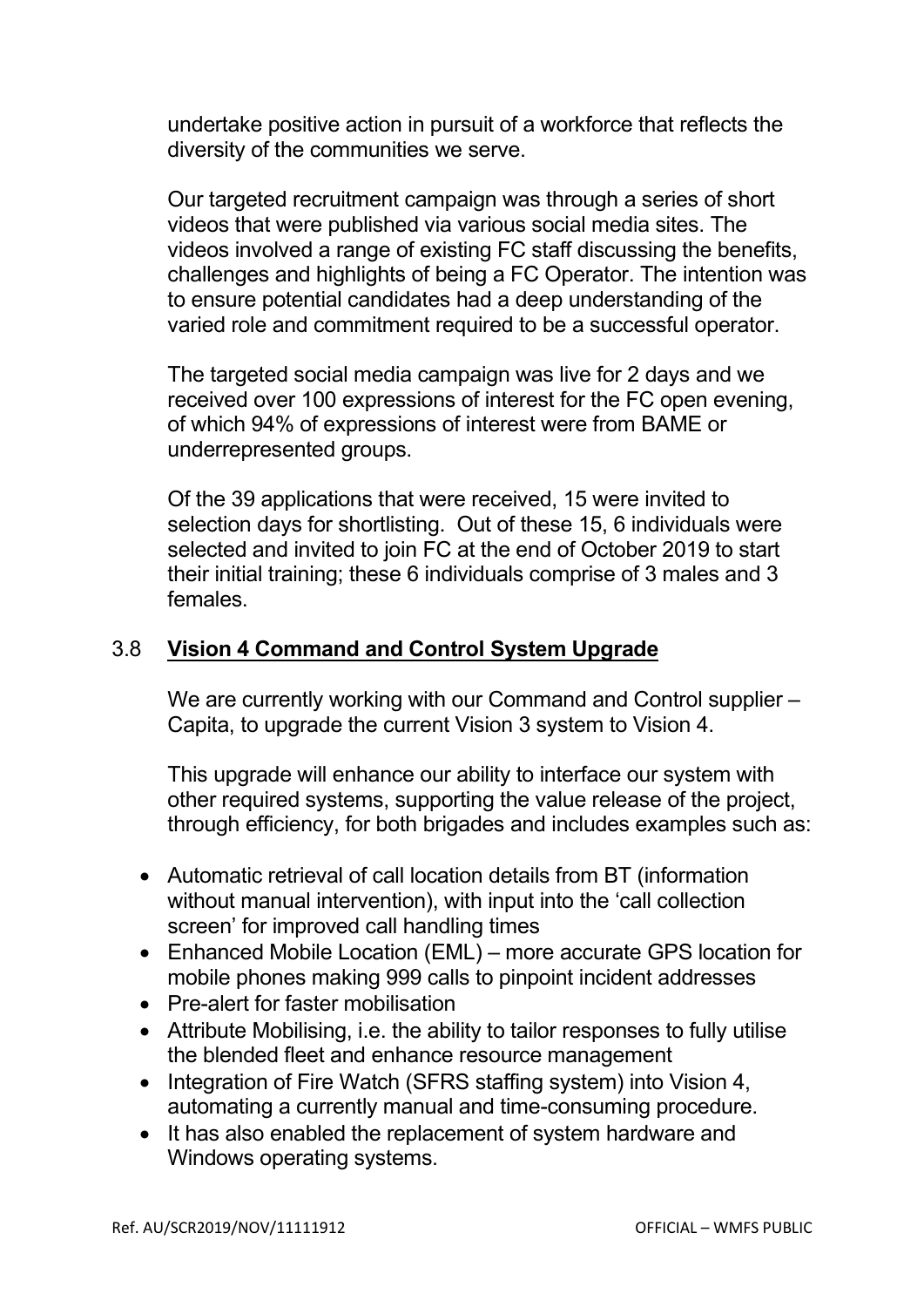The go live for Vision 4 is currently proposed for mid-November 2019 subject to the system achieving the required standard for both functionality and performance.

 Testing is carried out involving Fire Control, ICT and Capita personnel and is continuing throughout October.

# 3.9 **Emergency Services Mobile Communications Program (ESMCP)**

 Work is continuing at all levels with the deployment planning requirements to enable optimum transition - nationally, regionally, locally and across Fire, Police and Ambulance.

 To support this, further details continue to emerge of the various 'products' or the 'component elements' that make up this programme since the change to an incremental approach, along with the Emergency Services Network (ESN). This is enabling local services to start evaluating the benefits / value these may bring, to each unique service. This can then be added as a consideration in the organisations short to medium term technical/digital planning cycles.

 This gap analysis cannot be completed until more details are released, including the costs of these products, including usage costs. It does, however, enable services to feedback into the Programme to identify the potential enhancements which could elicit the best value for money and technological advances possible.

Note: The Public Accounts Committee report in May 2019 - "The programme faces substantial levels of technical and commercial risk, and failures to date have undermined the confidence of users that the programme will deliver a system that is fit for purpose and meets their needs. On current evidence it seems inevitable that there will be further delays and cost increases."

# 3.10 **Technical and Security arrangements**

 These are still evolving within the Programme and will dictate the specifications to be followed by organisations, to enable transition, through the successful achievement of the required Code of Connection accreditation.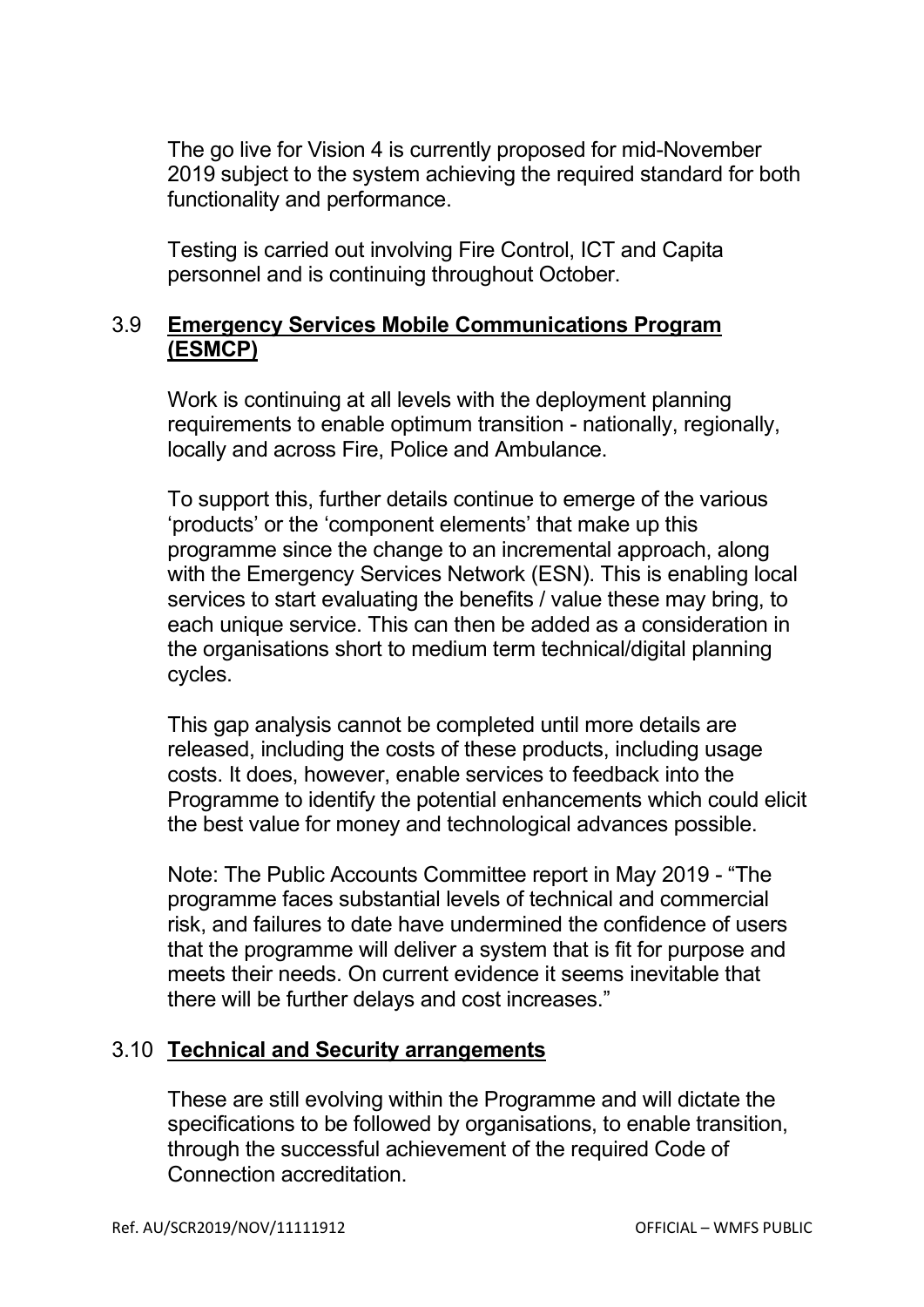All direct ESMCP requirements will be funded by the Programme.

# • **Airwave Section 31 Grant**

 No change - Official notification has now been received for the Grant for the full financial year 19/20. Although the Grant is expected to be continued in line with the Airwave extension, no information has been received for post March 2020 thus far.

# • **Resource Funding**

 The local resource funding from the Programme, per organisation for 2018/19, was provided at the end of March 19. There are no further details for resource funding post March 2020.

# • **Efficiency savings**

 Due to the complex nature of this project it is now the expectation that costs, and the Full Business Case financial details, will emerge and develop over the next few months.

# 3.14 **Warwickshire Collaboration**

Work was completed by the WMFS project team over a six-month period culminating in March 2019 with the production of a comprehensive business case and offer for the Staffordshire and West Midlands Fire Control to provide a commissioned service for Warwickshire FRS. The arrangement would have provided a bespoke robust and resilient service operating against a Service Level Agreement and would have enabled a range of improvements and collaborative opportunities for the benefit of Warwickshire FRS and its communities. Regrettably, Warwickshire FRS finally in March 2019 decided that they would not go ahead with this collaboration; citing that there were not enough cost savings. A debrief of the collaboration project has been held between the two FRS with the outcome that the two Organisations will continue to work together and share IRMP data to provide an evidence base to inform discussions around any future collaboration opportunities that may be considered.